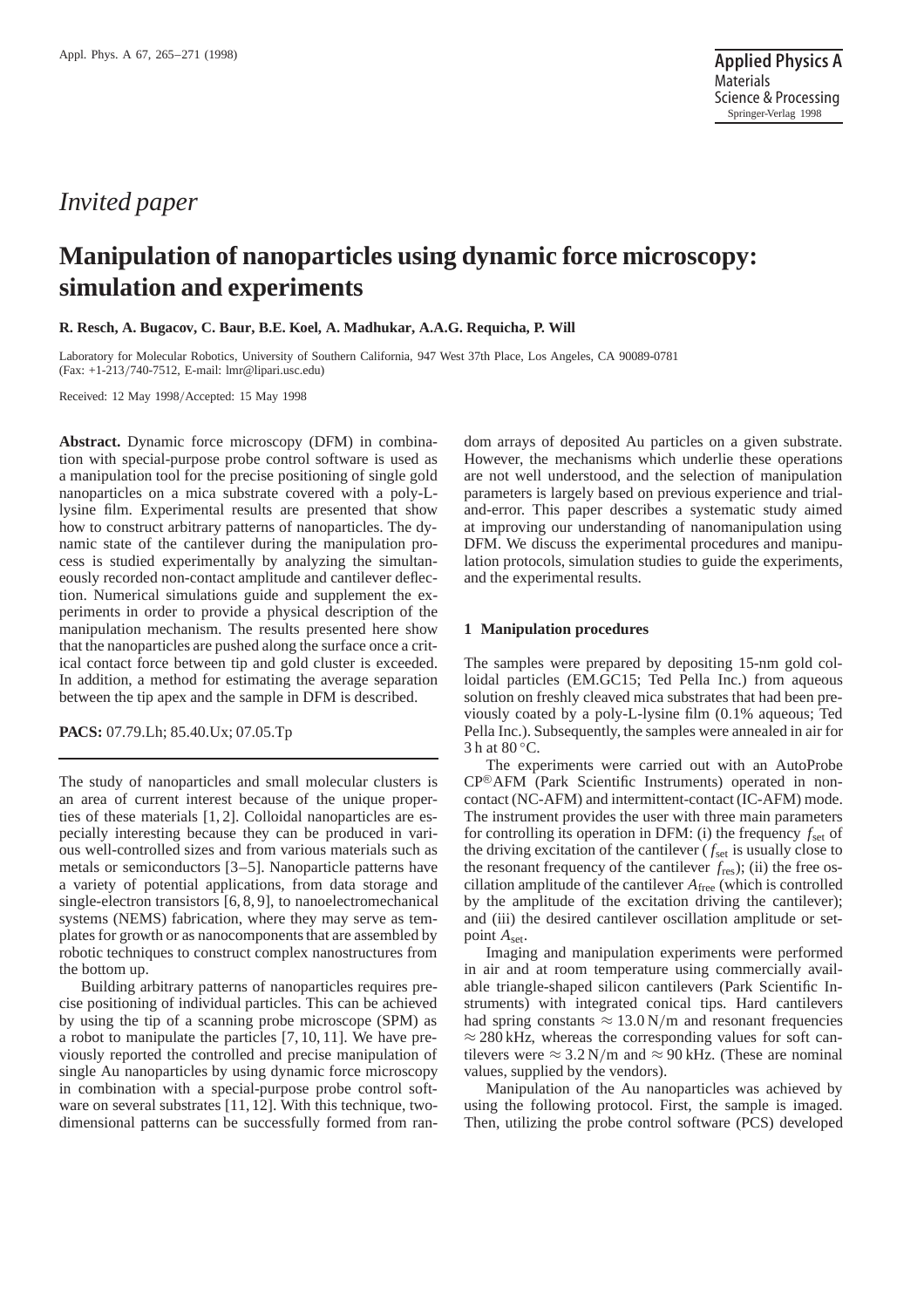by our group [11], the user draws an arrow with the mouse over the image, and performs a single-line scan along the arrow. The user also sets two points along the specified trajectory, such that the feedback is turned off at the first point, and re-engaged at the second point. In the experiments reported here we selected trajectories containing the center of the particle to be manipulated, turned the feedback off just before encountering the particle, and turned it back on at the desired new position of the particle. PCS also provides capabilities for simultaneously acquiring several signals during the single-line scan. We recorded the oscillation amplitude *A* and the dc deflection  $D_{\text{dc}}$  of the cantilever.

#### **2 Simulation**

To gain some initial insight into the manipulation phenomena we conducted numerical studies of the interactions between tip, sample, and particle. We applied continuum methods similar to those described in [15–20] to the tip/sample/particle system under conditions analogous to those encountered in our experiments. The substrate is modeled as a semi-infinite half-space and the tip and the nanoparticle as spheres of radii  $R_T$  and  $R_P$ , respectively. The cantilever dynamics is approximated by a driven, damped, harmonic oscillator with an additional term corresponding to the non-linear interaction between the tip and the sample. The cantilever is driven by a harmonic displacement of its base of the form  $y(t) = A_d \sin(\omega_d t)$ . The tip–sample interactions are based on simple analytic potentials consisting of attractive and repulsive terms [13, 15–20].

We restrict the motion of the cantilever to the  $x - z$  plane and scan the tip along the positive *x* direction at constant speed  $v_s$ . The cantilever dynamics is described by the following differential equation

$$
\ddot{z}(t) + \left(\frac{\omega_c}{Q_c}\right) \dot{z}(t) + \omega_c^2 z(t) + F_z^{TS}(z(t), \delta) + F_z^{TP}(x(t), z(t), \delta) =
$$

$$
\omega_c^2 A_d \sin(\omega_d t) + \frac{\omega_c \omega_d}{Q_c} A_d \cos(\omega_d t), \quad (1)
$$

where  $x(t) = v_s t$  and  $z(t)$  are the components of the position of the center of the tip sphere,  $\omega_c = 2\pi f_{\text{res}}$  is the angular resonant frequency of the cantilever and  $Q_c$  its quality factor.  $F^{TS}(z(t), \delta)$  and  $F^{TP}(x(t), z(t), \delta)$  are the tip–substrate and tip–particle interaction forces, respectively. When objects are not in contact with each other, the tip–substrate and tip–particle interactions are modeled by the Hamaker summation of a Lennard–Jones (6–12) potential for the interaction of a sphere with a flat surface and of two spheres, respectively [13]. Indentation of the tip into the sample is modeled by an elastic repulsive term [16, 17]. The potential depends on the distance  $\delta$  between the substrate and the undeflected cantilever position, and several other parameters.

The AFM measures the amplitude of the oscillation by using a lock-in amplifier, compares it with the setpoint  $A_{set}$ , and uses the feedback circuitry to move the sample towards or away from the tip to reduce the error to zero. This is equivalent to changing the *z* position of the substrate, δ. To simulate the feedback operation we first compute the amplitude

$$
A(t) = \sqrt{A_s^2(t) + A_c^2(t)},
$$
\n(2)

where

$$
A_s(t) = \int\limits_t^{t+T} dt' z(t') \sin(\omega_d t'),
$$
  

$$
A_c(t) = \int\limits_t^{t+T} dt' z(t') \sin(\omega_d t' + \frac{\pi}{2}).
$$
 (3)

Then, we feed it into the equations of a proportional-integral control system and compute a new value for  $\delta$ .

We solve the differential equations of motion, with initial conditions  $z(t = 0) = 0$  and  $\dot{z}(t = 0) = 0$ , numerically by using the Verlet algorithm [14]. Initially, we place the substrate and the particle sufficiently far from the tip for the interaction forces to be negligible, and let the system evolve until it reaches the steady-state amplitude *A*free. Then we turn the feedback on and let it adjust  $\delta$  until a value  $\delta_{\text{set}}$  is reached, for which the system oscillates at the desired amplitude  $A_{set}$ .

Next we turn off the feedback and keep  $\delta = \delta_{\text{set}}$ . After the tip goes over the particle, which is at a fixed position, we turn the feedback on again, and let the system return to its steady state. This procedure simulates the system's behavior when we attempt to push a particle but fail to move it.

Figure 1 shows the results of a simulated run. A point is plotted at the  $(x, z)$  position of the center of the tip at regular increments of time equal to 1/16th of the period of the driving oscillation. The cantilever vibrates much faster than the scanning speed, and therefore a vertical slice in the figure can be viewed as a sequence of *z* positions during one cycle of the vibration. The parallel horizontal lines on the left and right regions of the figure correspond to the steady state, with the feedback on and  $\delta = \delta_{\text{set}}$ . In the middle region, the feedback is off.

The figure shows that the amplitude of the oscillation starts decreasing as the tip approaches the particle, and even-



**Fig. 1.** Numerical simulations of the trajectory of the tip center of mass in the *x* − *z* plane. The tip radius is  $R_T = 45$  nm and its free equilibrium position is at  $z = 0$ . The particle of radius  $R<sub>P</sub> = 7.5$  nm is placed on top of the substrate and its center *x*-position is held fixed at  $X<sub>P</sub> = 250$  nm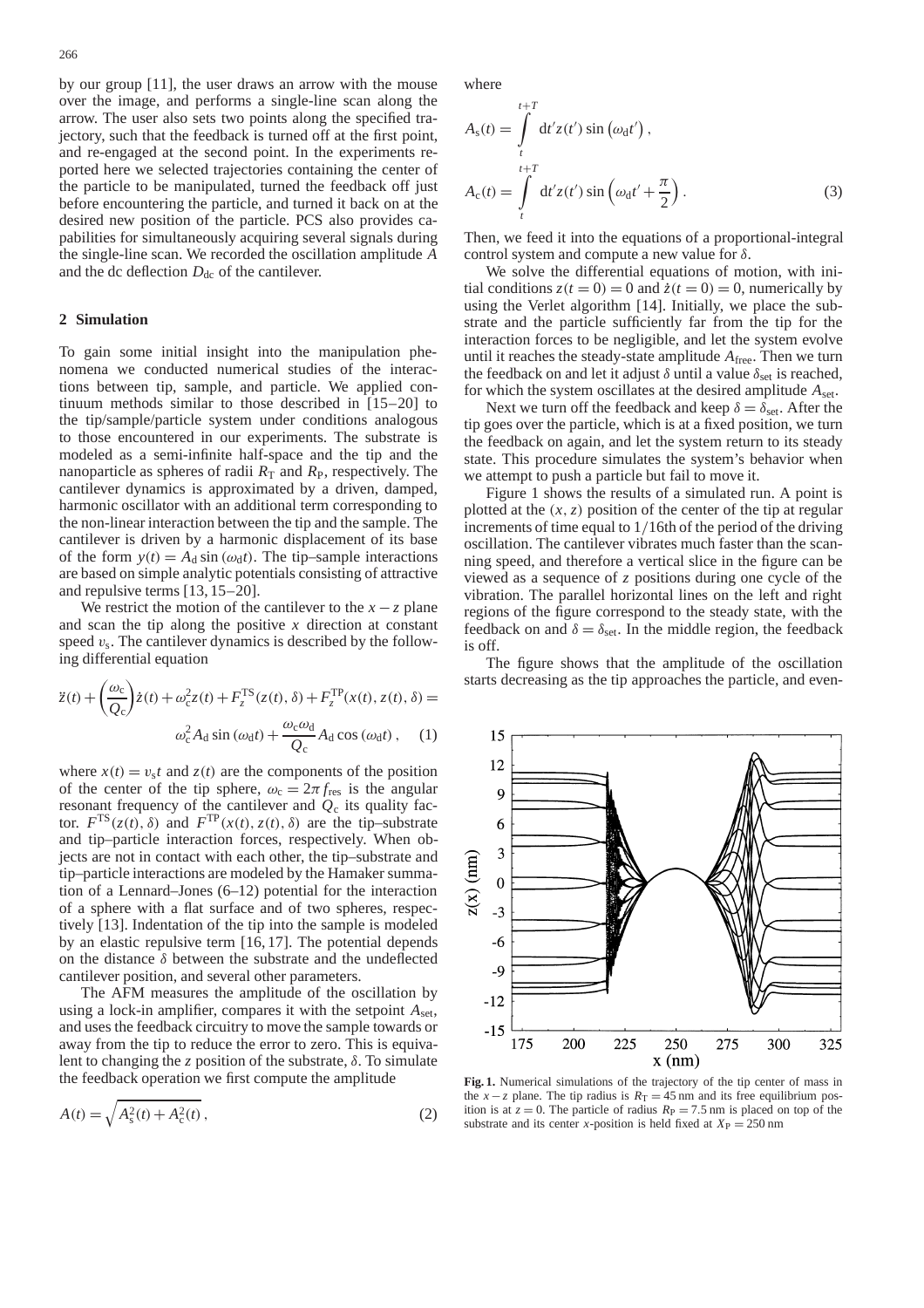tually becomes zero. The crossing patterns represent the changes in the amplitude and shifts in the phase (with respect to the driving signal) of the oscillation that are caused by the nonlinear forces between the tip and the particle as the tip approaches and leaves the interaction region.

The tip then follows the topography of the particle (convolved with the tip shape), and therefore the cantilever must deflect accordingly. As the tip leaves the interaction region, the amplitude starts to increase again and a hysteresis peak is observed before the tip loses contact with the particle [15, 21].

Figure 2 plots the cantilever oscillation amplitude *A*, offset by the set-point *A*set, as a function of the *x* position along the scan direction. The curves 1–4 correspond to set-points in the sequence 12, 6, 3.2, and 0.8 nm, respectively. When the set-point has a large value, and therefore the tip is at a relatively large distance from the sample, the amplitude decreases while the tip passes over the particle, but remains non-zero (curve 1). As the tip approaches the particle, we observe a jump in the amplitude corresponding to the sudden transition from attractive to repulsive damping [16]. As the tip leaves the particle, we observe a small hysteresis effect before reaching the set-point value. For lower setpoints (curves 2–4), the amplitude decreases to zero during the interaction. We do not observe a jump as in curve 1 nor a hysteresis peak because the tip is already tapping on the substrate before encountering the particle.

The simulation equations have over a dozen parameters. Some of these, for example the set-point, correspond to instrument settings. But others, such as those which control the potential function, are not known or directly measurable. In the simulations we set the parameters to typical values used in the experiments, when possible, and utilize reasonable values for the others. This is consistent with our simulation goal of gaining a qualitative understanding of the manipulation process. The simulation results show that the oscillation amplitude and the cantilever deflection signals provide useful



**Fig. 2.** Numerical simulations of the cantilever oscillation amplitude *A* (offset by the set-point) versus the lateral scan position *x*. The *curves* 1–4 correspond to set-point values equal to 12, 6, 3.2, and 0.8 nm, respectively

information about the systems' behavior and led us to formulate the experiments described in the next section.

## **3 Experimental results**

In the first set of experiments, we used the protocol described earlier, with  $f_{\text{set}} > f_{\text{res}}$ , and a hard cantilever, for each setpoint in the sequence 12, 6, 3.2, and 0.8 nm. These set-points correspond to damping ratios (1− *A*set/*A*free) ranging from 15% to 95%. The results are shown in Fig. 3. The feedback is off between the two vertical bars in the figure, and on outside the bars. The arrows on the right of Fig. 3a indicate the points where the amplitude of the tip vibration *A* is nearly zero, i.e.,  $A - A_{set} \cong -A_{set}$ . A subsequent scan (not shown here) proved that the particles did not move. The following effects can be observed in Fig. 3:

- For large set-points, and hence large distances between substrate and average tip position (curves 1), the cantilever dc deflection is essentially zero, and the amplitude signal follows the topography of the nanoparticle.
- For smaller set-points (curves 2–4), the amplitude drops to zero during a portion of the scan, and the deflection increases significantly. This indicates that *the tip is in continuous contact with the particle in the region where*  $A = 0$ . (We also modified the experiment by setting the



**Fig. 3. a** Cantilever oscillation amplitude (offset by the set-point) versus lateral scan position for set-point values equal to 12, 6, 3.2, and 0.8 nm shown as *curves* 1–4, respectively. **b** Cantilever dc deflection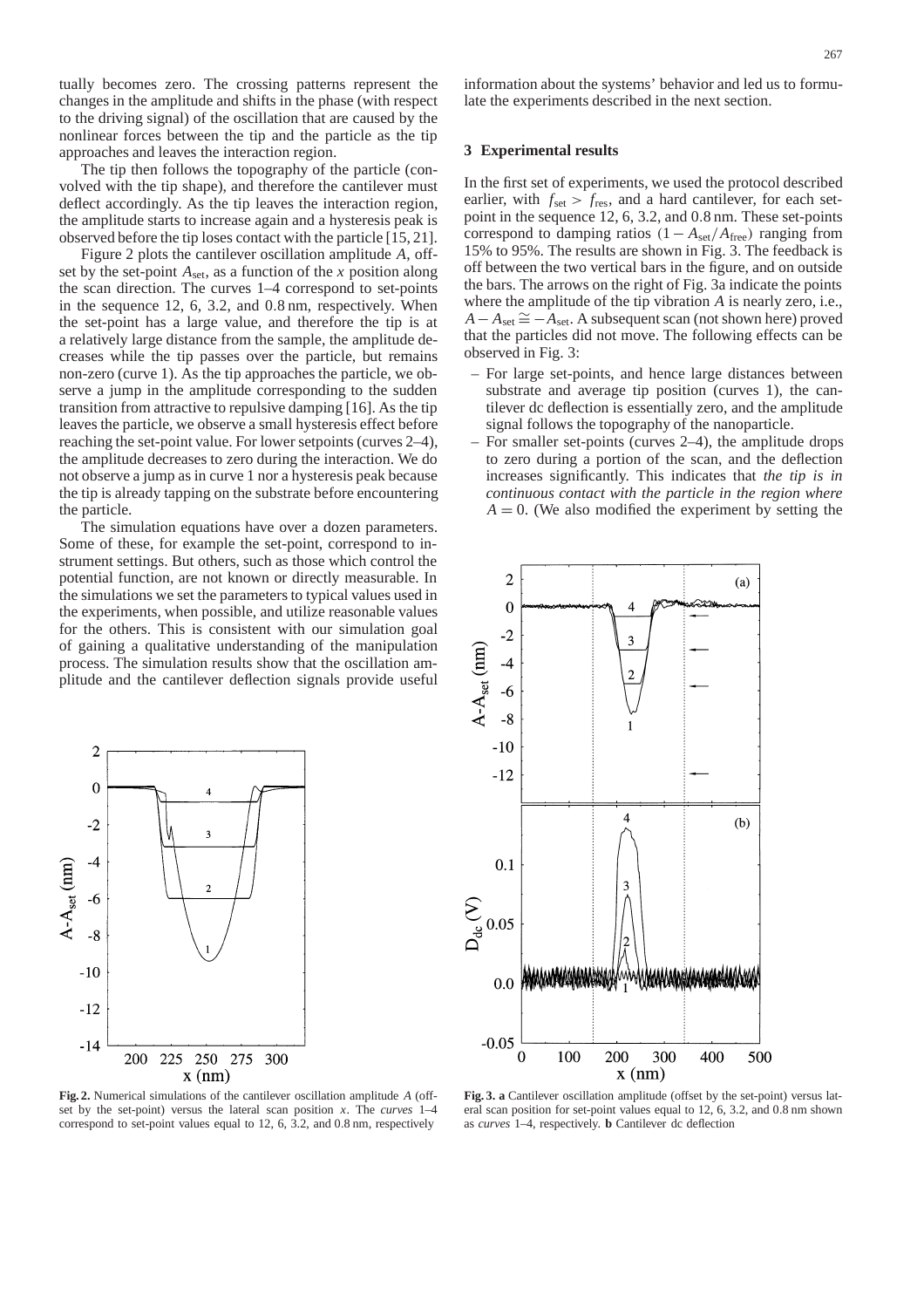driving amplitude *A*free to zero when we switch off the feedback; we observed the same drop in amplitude, which confirms that *A* becomes zero in the original experiment.) The AFM images the sample in dynamic mode while the feedback is on, and then switches automatically to a constant-height contact-mode scan after the feedback is turned off. The switching point can be determined experimentally by monitoring the amplitude or the deflection (or both).

Next, we used the same protocol but recorded the maximum dc deflection of the cantilever,  $D_{\text{max}}$ , for several values of the set-point *A*set, as shown in Fig. 4. Each curve in Fig. 4 corresponds to a different value of the driving amplitude *A*free. Each curve was obtained by using only one cantilever, but several cantilevers, with the same nominal spring constant  $\approx$  13 N/m, were used in the overall experiment. Again, the particles did not move during these measurements. However, decreasing the set-points below the minimal values shown for each curve caused the particles to move. We draw the following conclusions:

– Regardless of the selected driving voltage or set-point, *the cantilever must deflect beyond a fixed threshold for the particle to move.* This threshold is  $0.13 \text{ V} \pm 0.02 \text{ V}$ for the cantilevers used in the experiment. Because of the variability shown in Fig. 4, this threshold cannot be used to compute a priori the exact parameters needed to push a particle. But, rough estimates for these values are evident from the figure. Furthermore, suitable values are easy to determine experimentally for a given cantilever and driving amplitude. It suffices to step through a few setpoints and monitor the maximum deflections, i.e., to trace the left portion of one of the curves in the figure until the threshold is reached.



**Fig. 4.** Plots of the maximum cantilever dc deflection versus the set-point value, *A*set. Each *curve* corresponds to a different value of the free oscillation amplitude ranging from 14 to 23 nm

- Because the particles do not move, the  $D_{\text{max}}$  values shown in Fig. 4 occur when the tip passes over the top of the particle. This provides useful information, as we will see below.
- Once contact with the particle is established and the cantilever starts deflecting, all of the curves show an almost linear dependence with nearly equal slopes between the set-point and maximum deflection, and this has the following consequence. In imaging mode, with the feedback on, the tip oscillates about a mean tip/substrate separation  $S_0$ , with zero dc deflection. The value of  $S_0$ , however, is unknown and not directly measurable. When the feedback is turned off, the amplitude *A* decays to zero, as we saw earlier, and contact is established. Then, the cantilever must deflect and climb over the particle, reaching the maximum deflection  $D_{\text{max}}$  at the top of the particle, as shown in Fig. 5. Therefore,  $S_0 + D_{\text{max}} = 2R_p = H$ , where *H* is the height of the particle, which is fixed. Since  $D_{\text{max}}$ is approximately linear with  $A_{set}$ , so is  $S_0$ . This gives an indirect (and approximate) value for the change of dc tip/sample separation that is due to a change in set-point, within the parameter range that is useful in nanomanipulation by pushing. Since  $S_0 = A_{set} + S_s$ , where  $S_s$  is the minimum tip/substrate separation, *S*<sub>s</sub> also varies linearly with  $A_{\text{set}}$ . The *absolute* values of the dc or minimum separations remain unknown (see the discussion below).

In a third type of experiment, the same protocol was used for a range of set-points. We recorded the maximum cantilever dc deflection  $D_{\text{max}}$  shown in Fig. 6b, and the maximum amplitude drop  $\Delta A = A_{\text{set}} - A_{\text{min}}$ , where  $A_{\text{min}}$  denotes the minimum amplitude during the single-line scan, shown in Fig. 6a. The three curves in each of the Fig. 6a,b correspond to results obtained with a soft cantilever  $(\triangle)$ , a hard cantilever operating at a frequency to the right of the resonance (•), and a hard cantilever operating at  $f_{\text{set}} < f_{\text{res}}$  ( $\Box$ ). The particles did not move during the measurements. For the hard cantilevers, lowering the set-points beyond those shown in the figures resulted in particle motion. This data confirms some of the results presented earlier in this paper, and provide additional information as follows:

- A pushing threshold of approximately 0.125 V for hard cantilevers is evident. It has the same value for the two curves, i.e., for operation above or below the resonant frequency.
- When a hard cantilever starts deflecting, then  $\Delta A \approx A_{\text{set}}$ as shown by the straight lines with unit slope in Fig. 6a. This implies that  $A_{\text{min}} = 0$ , i.e., the amplitude drops to



**Fig. 5.** Geometric relationships of the AFM tip apex and particle for setpoints that cause contact with the particle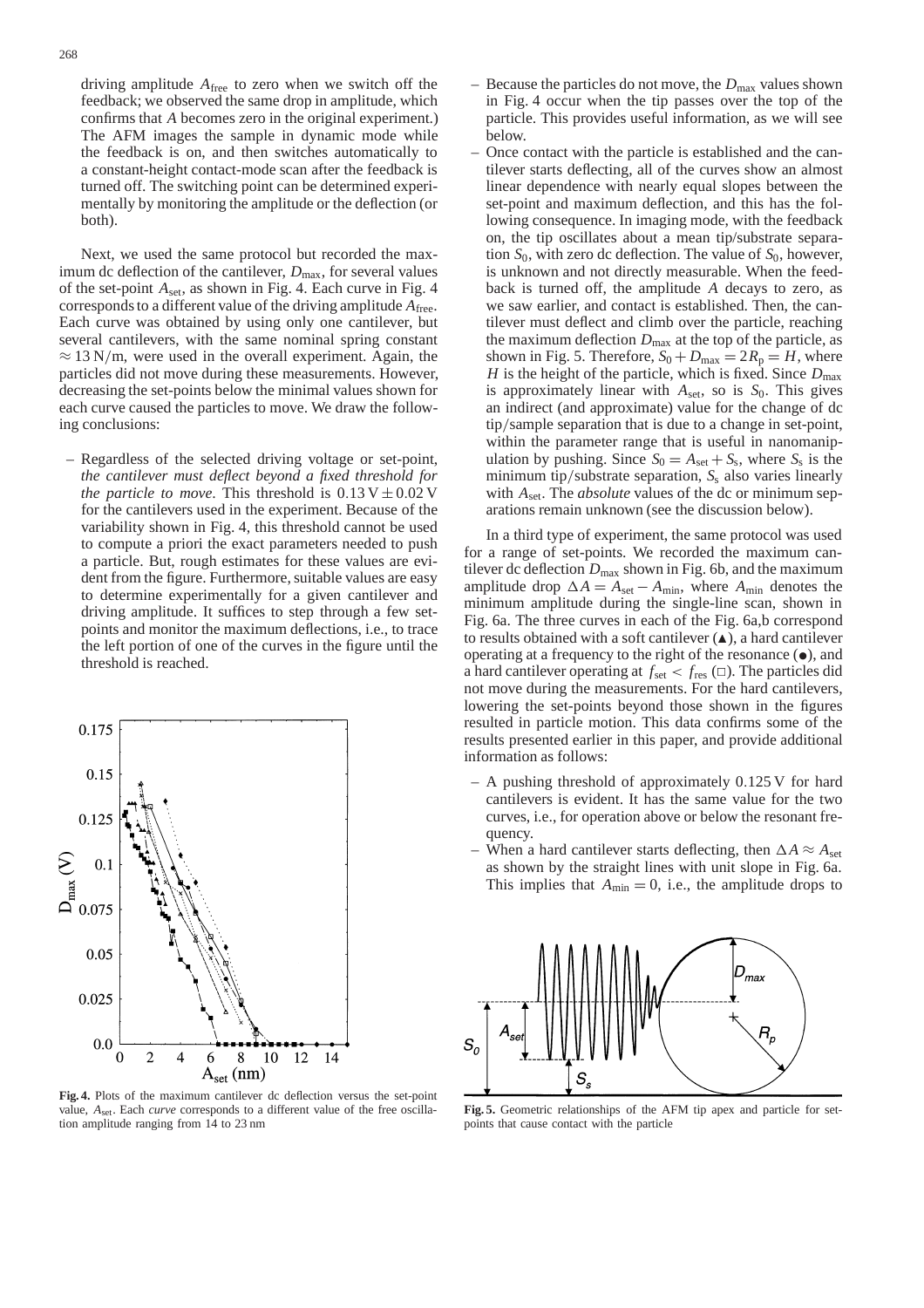

**Fig. 6a,b.** Drop in the cantilever amplitude signal during a scan, ∆*A* (**a**) and maximum cantilever deflection  $D_{\text{max}}$  (**b**) versus the setpoint value. Results are shown for a soft cantilever ( $\approx 3$  N/m) with  $f_{\text{set}} > f_{\text{res}}$  ( $\triangle$ ) and for a hard cantilever ( $\approx$  13 N/m) with  $f_{\text{set}} < f_{\text{res}}$  ( $\Box$ ) and  $f_{\text{set}} > f_{\text{res}}$  ( $\bullet$ )

zero and continuous contact is established, as we had seen earlier.

- For the soft cantilever,  $D_{\text{max}}$  is non-zero and  $\Delta A \sim A_{\text{set}}$ for all set-points. This indicates that there is contact with the particle for all of the set-points investigated. Furthermore, the fact that the slope of the curve does not change for the whole range of set-points may be an indication that the tip was tapping on the sample. Unfortunately, during these experiments it was not possible to measure  $D_{\text{max}}$ for larger set-point values to observe any bending of this curve.
- Lowering the set-point for the soft cantilever below the values in Fig. 6 caused substrate modification but did not move the particle. Because the spring constant is approximately four times smaller for the soft than for the hard cantilever, one would expect the pushing dc deflection threshold to be four times larger ( $\approx 0.5$  V) for the soft cantilever in order to exert the same force on the particle. But, evidently this deflection value exceeds the height of the particle and therefore the soft cantilever does not bend enough to reach this threshold; as a consequence pushing does not occur.
- At the lowest value of the set-point shown in the figures for the soft cantilever, the tip is essentially in contact with the substrate at the beginning of the scan because lowering the set-point modifies the surface (as noted above). The maximum cantilever dc deflection  $(0.19 \pm 0.03 \text{ V})$  occurs approximately when the tip is over the top of the particle, and therefore corresponds to the height *H* of the particle. *H* can be measured independently by a separate scan, and

is  $\approx$  15 nm. This provides a rough conversion factor of  $80 \pm 15$  nm/V between the measured dc deflection signal and the actual deflection of the cantilever.

- Using a conversion factor of  $80 \pm 15$  nm/V we estimate that the pushing threshold for the hard cantilevers is a deflection of roughly  $0.125 \times 80 = 10$  nm. This corresponds to a cantilever load of about 130 nN for the manipulation of these Au nanoparticles on poly-L-lysine coated mica.
- For hard cantilevers and large set-points, the cantilever does not deflect and the amplitude drop is approximately constant. Denoting the minimum tip/substrate and tip/particle separations by  $S_s$  and  $S_p$ , respectively, the simple geometric considerations shown in Fig. 7 imply that  $S_s + \Delta A - S_p = H$ , or  $S_s - S_p = H - \Delta A$ . The measured value of  $\Delta A$  is ≈ 8 nm whereas  $H \approx 15$  nm. It follows that  $S_s - S_p > 0$ , or  $S_s > S_p$ , i.e., the minimum tip/sample separation is smaller over the particle (where the feedback is off) than over the substrate (where the feedback is on). Furthermore,  $S_s$  cannot be zero since  $S_p$ cannot be negative. Therefore, over the substrate *the tip is not tapping although the driving frequency is lower than the resonant frequency*. (A caveat is in order: The measured values in nm for the amplitude were obtained by using a vendor supplied, fixed calibration factor that relates the photo-detector voltage to the cantilever deflection. On-going experiments in our lab indicate that the actual calibration factor depends on the specific cantilever and experimental setup, and corresponds to lower values for the amplitudes than those reported here. These lower values do not affect the qualitative conclusions reached in this paper. The methods presented here will produce better quantitative results if the calibration factors are determined more accurately.)
- The hard cantilever curves shown in Fig. 6b or Fig. 4 provide values of  $D_{\text{max}}$  as a function of  $A_{\text{set}}$ . Because the maximum deflection occurs at the top of the particle, the geometry depicted in Fig. 5 implies that  $S_0 + D_{\text{max}} = H$ . Since *H* is known, we can estimate  $S_0$ , or alternatively the minimum separation  $S<sub>s</sub>$  by using the conversion factor 80 nm/V derived above. For example, from the middle curve of Fig. 6b ( $\bullet$ ), we find that  $A_{\text{set}} = 4$  nm corresponds to  $D_{\text{max}} \approx 8.5$  nm. This implies that  $S_0 \approx 6.5$  nm and the minimum separation is  $S_s \approx 2.5$  nm. Therefore, with the



**Fig. 7.** Geometric relationships of the AFM tip apex and particle for setpoints that do not cause continuous contact with the particle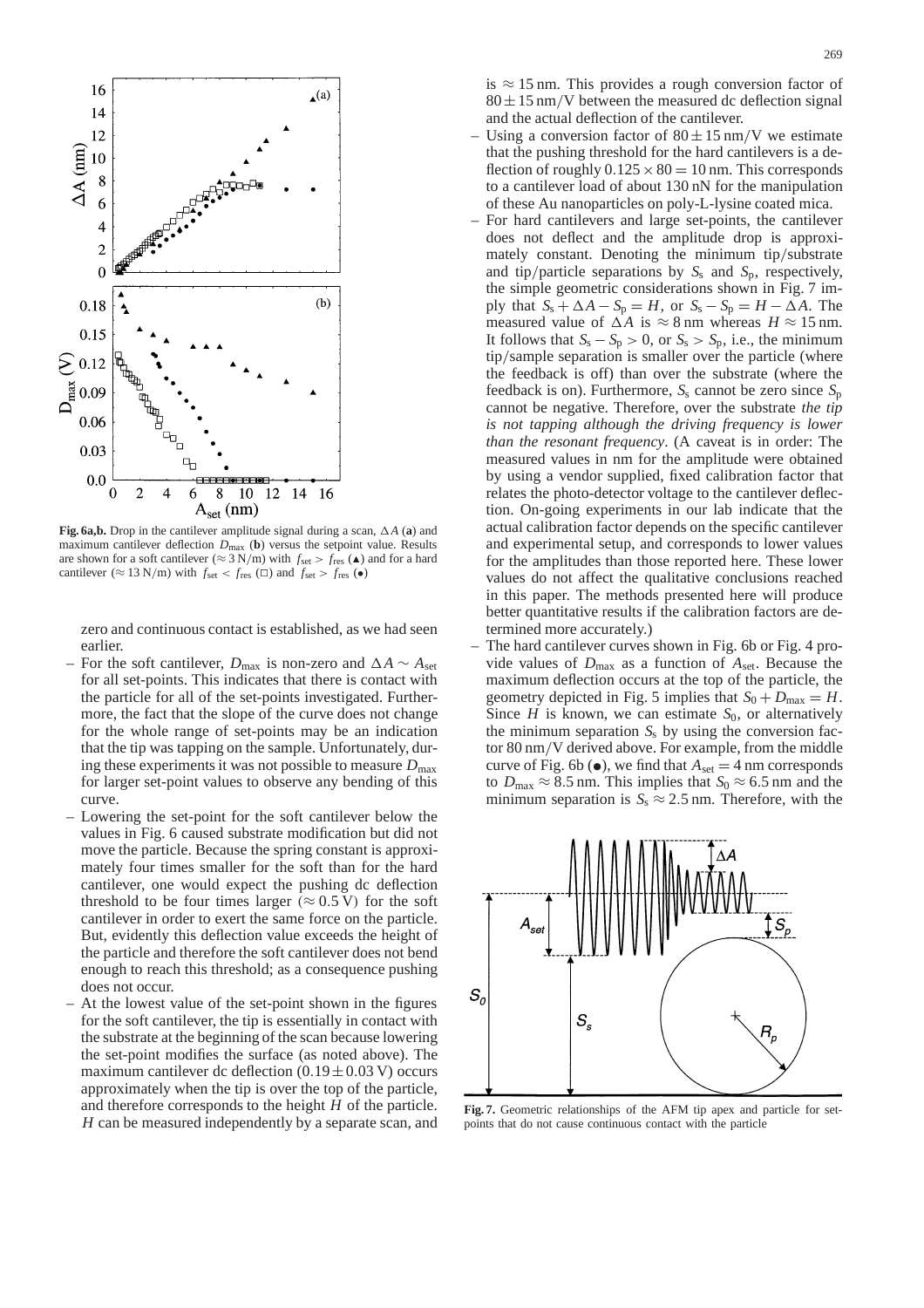

**Fig. 8a,b.** Pushing 15-nm Au colloids with the tip of an AFM operated in dynamic mode using PCS. **a** Scan area before pushing. The arrow indicates the particle selected for manipulation and the perpendicular bars on the arrow denote the part of the scan where the feedback is disabled. **b** Scan area after successful pushing. The manipulated particle is found in a new position relative to neighboring particles

experimental procedure described here and a calibrated deflection system (relating deflection volts to nanometers), *we can estimate the absolute values of the dc or the minimum separation between tip and sample for the AFM in dynamic mode*. The separation/set-point relationship thus derived depends only on the cantilever and substrate and is independent of the nanoparticles. The particles are needed only to measure the deflection versus set-point curves of Figs. 4 or 6b.

Figures 8 and 9 depict a successful pushing experiment. The marked particle in Fig. 8a is moved to a new position shown in Fig. 8b. Figure 9a displays the topography signal before pushing, and Fig. 9b the dc deflection during pushing. The two vertical bars denote the points where the feedback is turned off and then on again. The initial behavior is essentially the same as in the three experiments reported above for low set-points. First, the deflection increases as the tip climbs the particle. But now the pushing threshold is reached and the particle moves. The topography signal after pushing shows in Fig. 9c that part of the particle remains inside the feedbackoff window, indicating that the tip does not reach the top of the particle while the feedback is disengaged. We do not know exactly what causes the small step in the deflection signal after the feedback is turned on, but we have observed that this small step often disappears when the feedback gain is adjusted.

The cantilever deflection decreases slightly after the motion begins and then remains essentially constant until the feedback is re-engaged. This decrease is akin to the difference between static and dynamic friction in macroscopic mechanics. It is consistent with our experimental observation that the pushing threshold is higher for the first time a particle is moved. This may be due to the sample preparation process. The particles may sink into the poly-L-lysine layer by a few Å during annealing, resulting in a stronger interaction with the substrate than when they rest on top of the layer after being pushed.

## **4 Conclusions**

Single nanoparticles can be moved reliably and accurately by using dynamic force microscopy with the protocol described in this paper. We show that the manipulation pro-



**Fig. 9a–c.** Experimental signals recorded during the pushing of a 15-nm Au nanoparticle with the tip of an AFM operated in dynamic mode using PCS. The feedback is disabled in the part of the scan delimited by the vertical bars. **a** Topography signal of the selected particle before pushing. **b** Deflection signal *during* pushing. **c** Topography signal after successful pushing

cess amounts essentially to pushing the particles with the tip of the instrument. The amplitude of the tip's oscillation decreases as the particle is approached, and becomes zero when uninterrupted contact is established. The tip slides up the particle until a critical value of cantilever deflection is reached, and then pushes the particle along the scan direction. This indicates that the contact force between tip and cluster is responsible for the onset of motion. Investigations with soft cantilevers ( $\approx 3 \text{ N/m}$ ) resulted in unsuccessful pushing. This can be explained by the soft cantilever's inability to exceed the contact force threshold necessary for pushing. Comparison between NC and IC setups (i.e., driving frequency to the right or to the left of the resonance position, respectively) shows no difference in the manipulation mechanism.

Simultaneous recording of the cantilever oscillation amplitude and dc deflection during scanning with the feedback disabled provides valuable information about the progress of a pushing operation. Furthermore, these signals can also be used to estimate the *absolute* separation between the tip and sample during normal imaging conditions in which the feedback is engaged.

Results from numerical simulations are in good qualitative agreement with the experimental data. This indicates that simple continuum methods may prove very useful in under